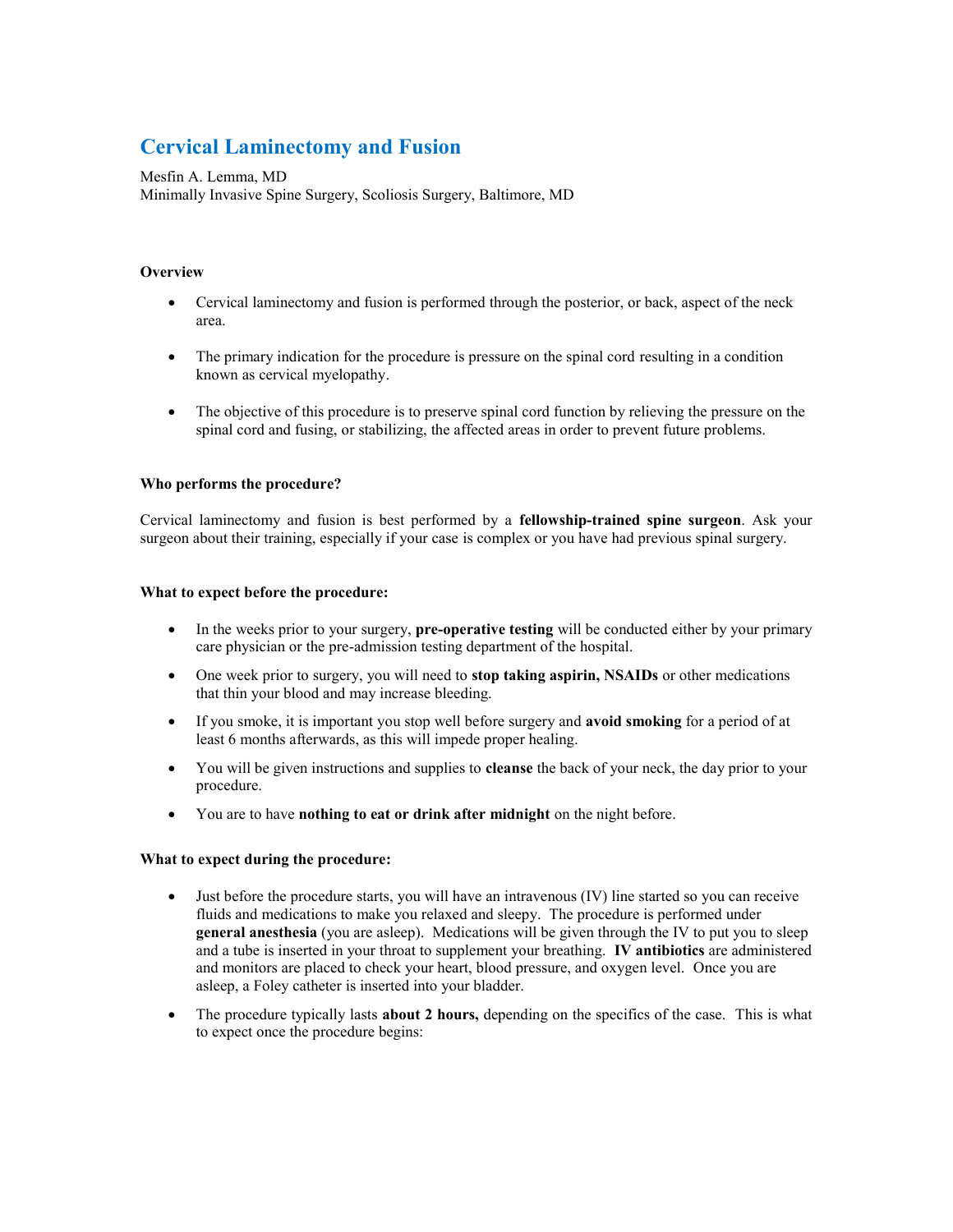## **1. Surgical approach**

- You are positioned face down (prone) on a specialized, cushioned operating table.
- The back of your neck area is cleansed with a special solution to kill the germs on the skin.
- An incision is made in the midline, overlying the affected area.
- The spinal muscles are then gently elevated off the spine.

#### **2. Decompression**

The lamina is removed in order to relieve the pressure off the spinal cord and nerve roots.



#### **3. Placement of Bone Graft and Instrumentation**

- If cervical laminectomy alone is performed, there is a risk of developing instability that may lead to pain and deformity (chin falling forward to the chest).
- Therefore, the spine is stabilized with screws and rods to maintain the alignment of the spine and to allow the bones to fuse together.
- Bone graft is added around the instrumentation to promote the fusion. The bone graft is obtained from the decompression portion of the procedure (ie your own bone).



MRI on the left demonstrates severe spinal cord compression. Post-operative radiographs following cervical laminectomy and fusion (Dr. Lemma).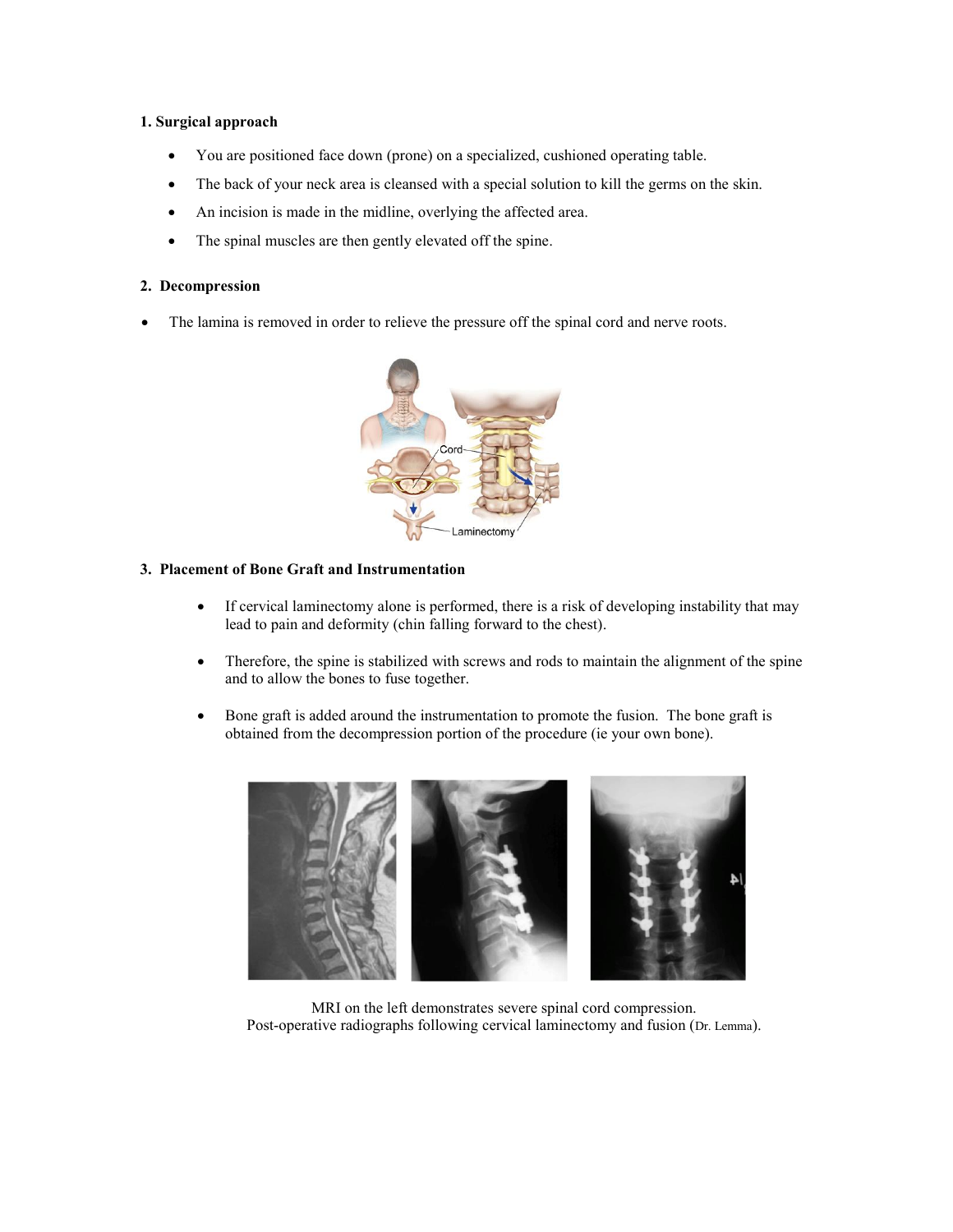## **4. Closure**

.

- A drain is placed and the incision is closed. Skin staples are used to close the skin.
- A small dressing is applied over the incision and a neck brace is applied on your neck. You will then be taken to the recovery area.

## **What to expect after the procedure:**

- Patients are typically admitted to the hospital for a **2 night stay**.
- In the recovery area, you will be observed until you recover from the anesthesia, then transferred to the floor.
- You will be encouraged to get out of bed and move around as soon as you are able to.
- Pain pills on an empty stomach may result in nausea, so initially IV pain medications are selfadministered through a PCA, or **patient-controlled analgesia**.
- IV fluids will be continued until you can drink fluids well by mouth.
- Once you are able to drink normally, your diet will be advanced to your **normal diet** and you will be switched to pain pills.
- **Physical therapy and occupational therapy** will see you prior to your discharge from the hospital to make sure you are comfortable walking, escalating stairs and performing other activities of daily living.
- For most cases, a **soft neck brace for a period of 2 weeks is all that is needed**. Some patients, however, may require a hard cervical collar for 6 weeks.

#### **Recovery and rehabilitation at home:**

- Keep in mind, everybody is different, and therefore the amount of time it takes to return to normal activities is different for each individual.
- Discomfort should decrease a little each day. Most patients are able to return to typical activities by **6 weeks**. You will not be able to drive a car for 2 - 6 weeks, depending on the specifics of your case.
- **Refrain for smoking**, as nicotine is a direct toxin to bone healing/fusion.
- **Do not take any NSAIDs or aspirin** as these, too, are detrimental to the fusion process.
- Neck range of motion exercises are initiated once the neck brace is removed.
- Signs of infection such as **swelling, redness, wound draining, or fever > 101.5<sup>o</sup>F** should be brought to our attention immediately.
- You will be seen in the office at **2 weeks**, then at regular intervals thereafter.
- It should be noted that the time to fusion may vary. It usually takes **approximately 3 months** but may take up to 6 to 9 months for the fusion to take.
- You will be seen in the office at **2 weeks**, then at regular intervals thereafter. Radiographs will be obtained periodically to assess the fusion.